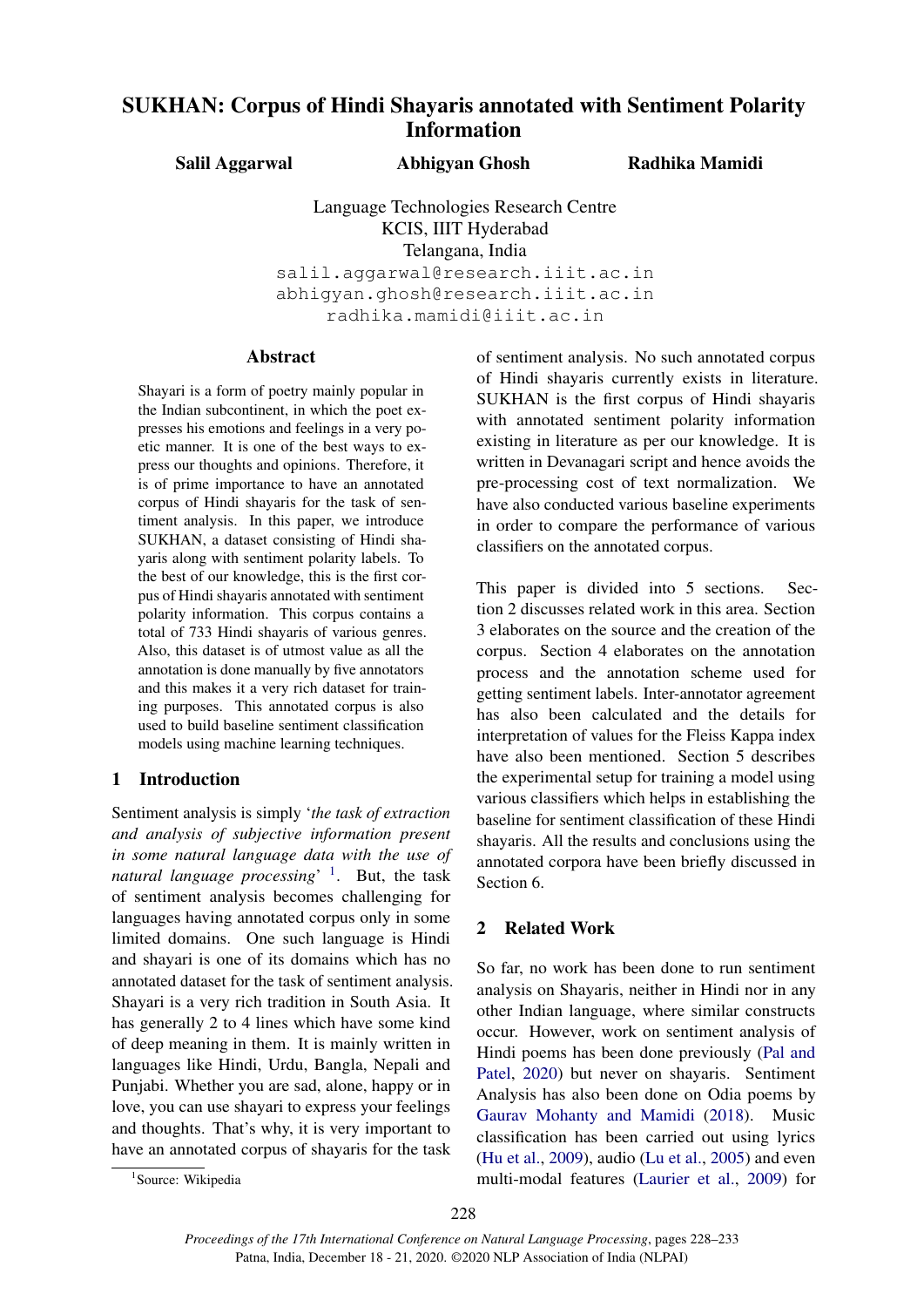English. Similar work has been carried out for mood classification of Telugu [\(Abburi et al.,](#page-5-5) [2016\)](#page-5-5) and Hindi songs [\(Patra et al.,](#page-5-6) [2016\)](#page-5-6)

Nowadays, research mainly focuses on social media and very little attention is given to the traditional literature of which shayari is an important part. Automatic analysis of poetry is done for poems written in various languages like English, Chinese, Arabic, Malay, and Spanish. [Barros et al.](#page-5-7) [\(2013\)](#page-5-7) tried to categorize poems based on their emotional content. In the case of traditional literary works such as poetry, a lexicon creation methodology has been discussed for analyzing classical Chinese poetry [\(Hou and Frank,](#page-5-8) [2015\)](#page-5-8). [Hamidi et al.](#page-5-9) [\(2009\)](#page-5-9) has also proposed a meter classification system for Persian poems based on features extracted from uttered poem. [Alsharif et al.](#page-5-10) [\(2013\)](#page-5-10) tried to classify Arabic poetry according to emotion associated with it.

## 3 Dataset

Due to the unavailability of annotated Hindi Shayari corpus with sentiment polarity information, the dataset was constructed manually. The advent of UTF-8 encoding has led to text in Indian scripts increasing day by day on the web. We collected shayaris from numerous online sources such as:

```
https://poetrytadka.com,
https://shayarifm.com/
https://shayarilovers.in/
https://bestnow.in/
```
These websites consist of many Hindi shayaris from various categories. We have used Hindi shayaris written using Devanagari script only. A total of 845 shayaris were mined. We have not used the title of shayari because the title of shayari usually does not have a strong association with the theme of the shayari. That's why, title was not used for extracting emotions from shayaris in order to avoid wrong results. The name of the shayar<sup>[2](#page-1-0)</sup> also do not carry any sentiment information and therefore does not serve the task at hand and therefore is not used in baseline experiments. Table 1 provides details on the initial statistics of the dataset before annotation.

#### 4 Annotation

### 4.1 Principles of Annotation

Three levels of granularity are described for existing methods of sentiment analysis. So, the task of sentiment analysis can be carried out at three different levels [\(Liu,](#page-5-11) [2012\)](#page-5-11). On the basis of the level defined, the task is to identify if positive or negative sentiment is expressed at that level. It can be done at an aspect level [\(Hu and Liu,](#page-5-12) [2004\)](#page-5-12), sentence level or at the level of the whole document [\(Turney,](#page-5-13) [2002\)](#page-5-13). In the case of shayaris, it is possible that the different parts of the shayaris elicit different emotions. Since the task is to identify sentiment of the shayari as a whole, annotation is carried out only at an overall document level. The annotators were asked to go through the whole shayari before tagging them. This results in the tag corresponding to the polarity of the general mood evoked by it.

#### 4.2 Annotation Process

We hired 5 annotators from different parts of India for the process of annotating the shayaris. These annotators were chosen from different regions in order to eliminate the chances of any kind of regional bias. These annotators were university students in the age group of 20–24 and were native Hindi speakers with sound background in linguistics and they speak and write in Hindi language on a daily basis. Each Hindi shayari was annotated by these 5 annotators. Each annotator was provided with the corpus and they had to annotate each and every shayari independently. They were not allowed to have any kind of communication with other annotators during the whole annotation process. Also, they were not given any kind of information regarding the shayar because there are some shayars who only write some particular type of shayaris which mostly evoke some particular kind of emotion like love, anger, hatred etc in the reader's mind. So revealing the name of shayar might result in some preconditioned bias which could have resulted in wrong annotation.

Shayaris are a very sophisticated form of language. At the same time, they can generate different kinds of thoughts and emotions in the mind of reader. So, a proper method is required for annotating the shayaris based on these emotions. Here, Russel's Circumplex Model [\(Russell and](#page-5-14) [Pratt,](#page-5-14) [1980\)](#page-5-14) serves as an appropriate reference

<span id="page-1-0"></span><sup>2</sup> Person who writes shayaris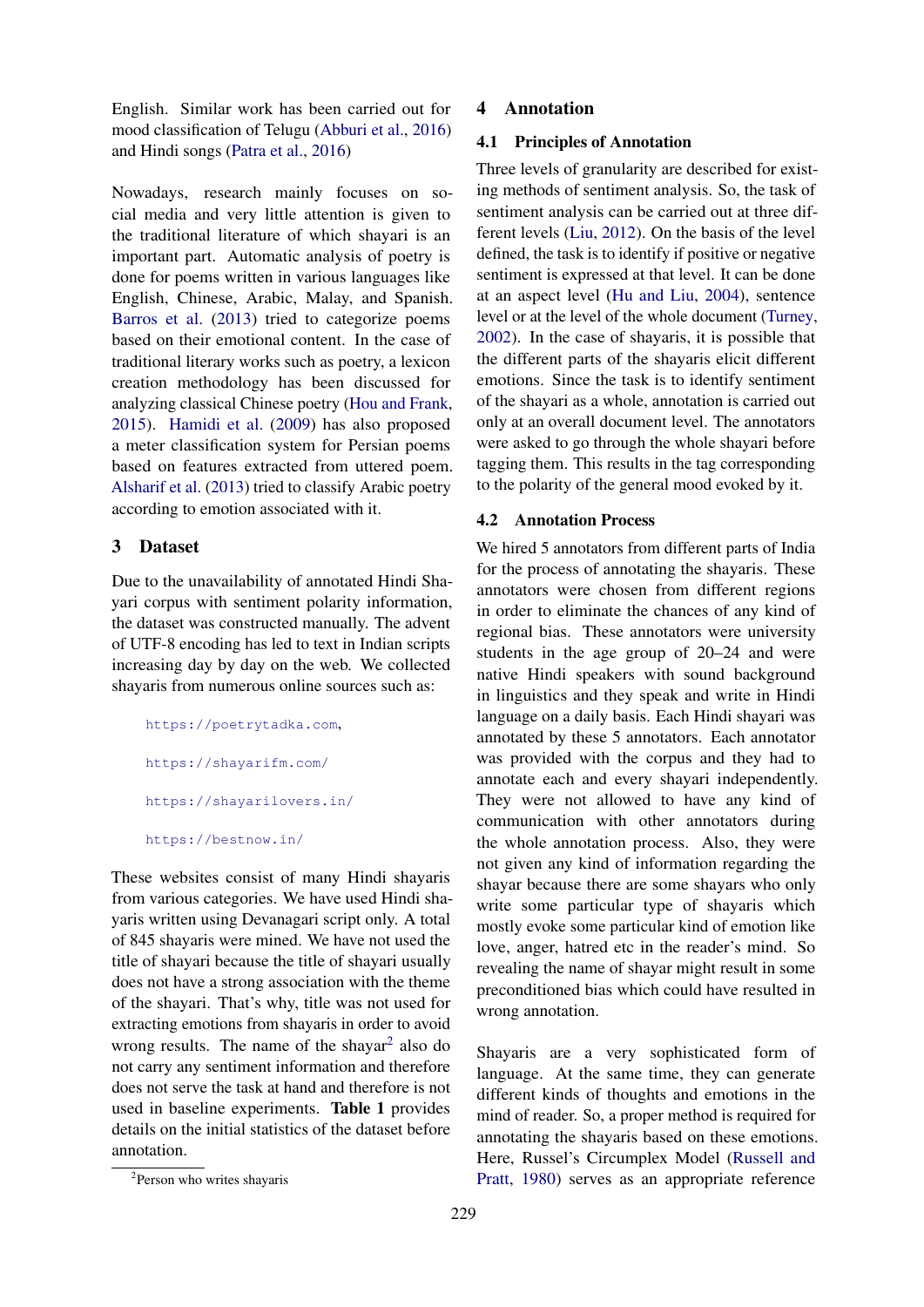| <b>Sr. No.</b> Description                   | <b>Initial Value</b> |
|----------------------------------------------|----------------------|
| Initial shayari Count                        | 845                  |
| Total number of words (tokens)               | 18978                |
| Average number of words (tokens) per shayari | $\sim$ 23            |
| Total number of unique words                 | 2851                 |

for emotion identification. In this model, human emotions are plotted on a 2D plane of sentiment polarity and arousal as shown in Figure 1. For a given poem, the identified emotions were collected and based on these emotions, the sentiment polarity of the shayaris was decided. Initially, shayaris were classified into 5 categories:



Figure 1: Russell's Circumplex Model of Affect

- 1. Strongly Positive: For the whole shayari, if the shayar is using only positive language such as expression of support, motivation, admiration, positive attitude, cheerfulness, forgiving nature, positive emotional state, etc, then the emotional states identified are tending to the positive side of Russell's model. These type of shayaris were classified as strongly positive.
- 2. Strongly Negative: For the whole shayari, if the shayar is using only negative language such as expression of hate, judgement, fear, anger, failure, criticism, negative attitude, etc. These types of shayaris were classified as strongly negative.
- 3. Positive: For the most of the shayari, if the shayar is using positive languages but also using negative language at some instants, then

those types shayaris were classified as positive.

- 4. Negative: For the most of the shayari, if the shayar is using negative languages but also using positive language at some instances, then those shayaris were classified as negative.
- 5. Neutral: If the shayar is using both positive and negative language at equal intervals, then it is hard to tell what type of sentiment is present in the shayari. Those types of shayaris were classified as neutral.

Since the scope of this paper is to only determine a shayari as positive or negative, shayaris present in category 5 were discarded. Those present in Category 1 and 3 were annotated as positive and those present in Category 2 and 4 were annotated as negative. A total of 381 shayaris were annotated as positive whereas 352 shayaris were annotated as negative.

#### 4.3 Inter-annotator Agreement

Inter-annotator agreement is a measure of how well the annotators can make the same annotation decision for the same category. Given the task in hand, it is fair to assume that annotation of the shayaris based on the emotions evoked by reading the lyrics is a very subjective opinion. Thus, inter-annotator agreement becomes an important factor in validating the annotators' work. The Fleiss' kappa obtained for the annotations for our dataset is 0.83. This corresponds to 'almost perfect agreement' according to the interpretation of Fleiss' kappa shown in Table 2.

# 5 Baseline for Sentiment Classification

In order to establish baseline results for the annotated corpus, a few experiments were conducted. The task was to classify Hindi shayaris as carrying positive or negative sentiment by training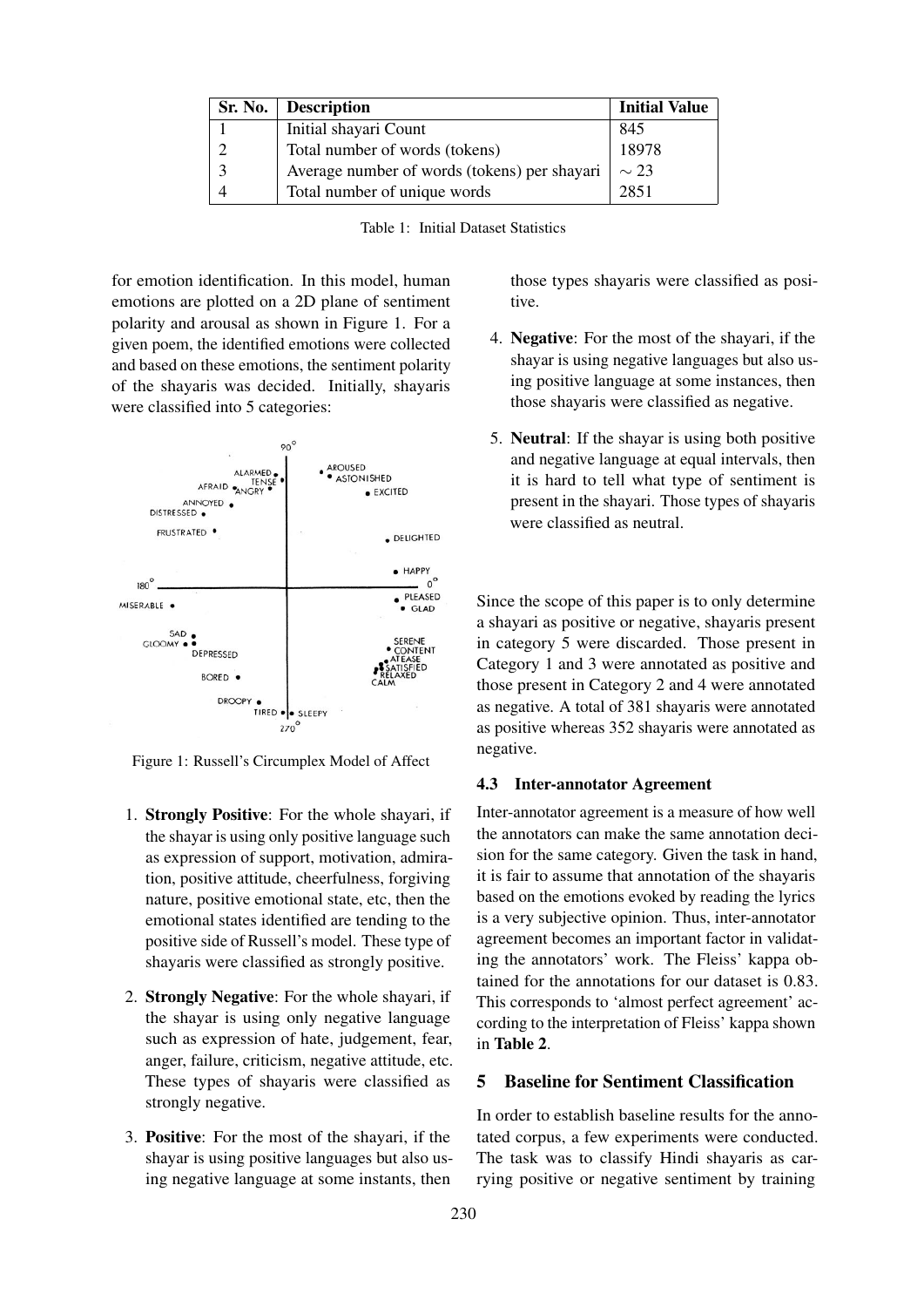| Sr. No.                     | Range         | <b>Interpretation</b>    |
|-----------------------------|---------------|--------------------------|
|                             | < 0           | Poor agreement           |
| $\mathcal{D}_{\mathcal{A}}$ | $0.01 - 0.20$ | Slight agreement         |
| 3                           | $0.21 - 0.40$ | Fair agreement           |
|                             | $0.41 - 0.60$ | Moderate agreement       |
| $\overline{\mathcal{L}}$    | $0.61 - 0.80$ | Substantial agreement    |
|                             | $0.81 - 1$    | Almost perfect agreement |

Table 2: Fleiss Kappa values for inter-annotator agreement.

appropriate classification models. Initially three different classifiers were employed for this task and the results of each were compared. Term frequency-inverse document frequency (TF-IDF) [\(Jones,](#page-5-15) [1972\)](#page-5-15) features were used to create a vector representation for an entire shayari. We also explored usage of character level n-grams as TF-IDF features to evaluate the performance of these classifiers.

#### 5.1 Experimental Setup

The dataset was split into a ratio of 4:1 for the purpose of training and testing. For the baseline experiments, TF-IDF features for word n-grams and character n-grams were used for the task of sentiment classification. All the experiments were conducted using 'scikit-learn' [\(Pedregosa](#page-5-16) [et al.,](#page-5-16) [2011\)](#page-5-16), an open source Python library<sup>[3](#page-3-0)</sup>. Precision, Recall and F1-score are the three evaluation metrics which were calculated using 5-fold cross-validation.

For baseline experiments Naive Bayes, Logistic Regression and Support Vector Machine [\(Cortes and Vapnik,](#page-5-17) [1995\)](#page-5-17) were the classifiers used for baseline experiments. The 733 shayaris of the SUKHAN corpus were also passed through various pre-processing phases. Then using TF-IDF weights, vector representations were obtained for each shayari. TF-IDF is basically a technique to quantify a word in documents. We generally compute a weight to each word which signifies the importance of the word in the corpus. The importance increases proportionally to the number of times a word appears in the document but is offset by the frequency of the word in the corpus.

## 6 Observations

TF-IDF was calculated for unigrams, uni-bigrams and uni-bi-trigrams. Table 3 illustrates the results of the same for the three aforementioned classifiers. Even though 733 shayaris is a sizable corpus for the task in hand, it does not show a significant increase in accuracy especially with added bi-gram and trigram features. This is because most bi-grams and tri-grams occur sparsely in the entire corpus. Here, on an average, Linear-SVM performed better than all of the other classifiers. In order to tackle the problem of sparsity, we conducted experiments using n-grams at character level. For the baseline, 2-6 and 3-6 character n-grams were used to calculate character level TF-IDF features. The results of the same are illustrated in Table 4. On the basis of F1-score, Linear-SVM performed better than the other classifiers.

# 7 Conclusion

Shayaris and emotions share a very strong bonding. Each shayari is penned by a shayar with a lot of emotions, feelings and values. Different poetry elements such as diction, rhyme, rhythm, and imagery make shayari different from a normal piece of text. That's why In this research area, we have created a Hindi shayari corpus which would help to create an automatic system for categorization of shayaris based on polarity identification questionnaire and emotional states present in it. SUKHAN is the first corpus of Hindi shayaris of diverse themes, with shayaris, manually annotated as either having positive or negative sentiment values. The corpus was manually annotated with 733 Hindi shayaris scripted in the Devanagari script and based on the emotions they evoke. We also trained four different types of classifiers on our data. Classification models have been built using TF-IDF word-level features. Linear-SVM performed better as compared to other classifiers and the results of the experiments should serve as a good baseline.

Identifying the sentiment with the shayari is the first step towards identifying the emotions and thoughts which the shayari could evoke in the mind of the reader and this can further be used to build recommendation systems which are used by every major company in the e-commerce area.

<span id="page-3-0"></span><sup>3</sup> http://www.scikit-learn.org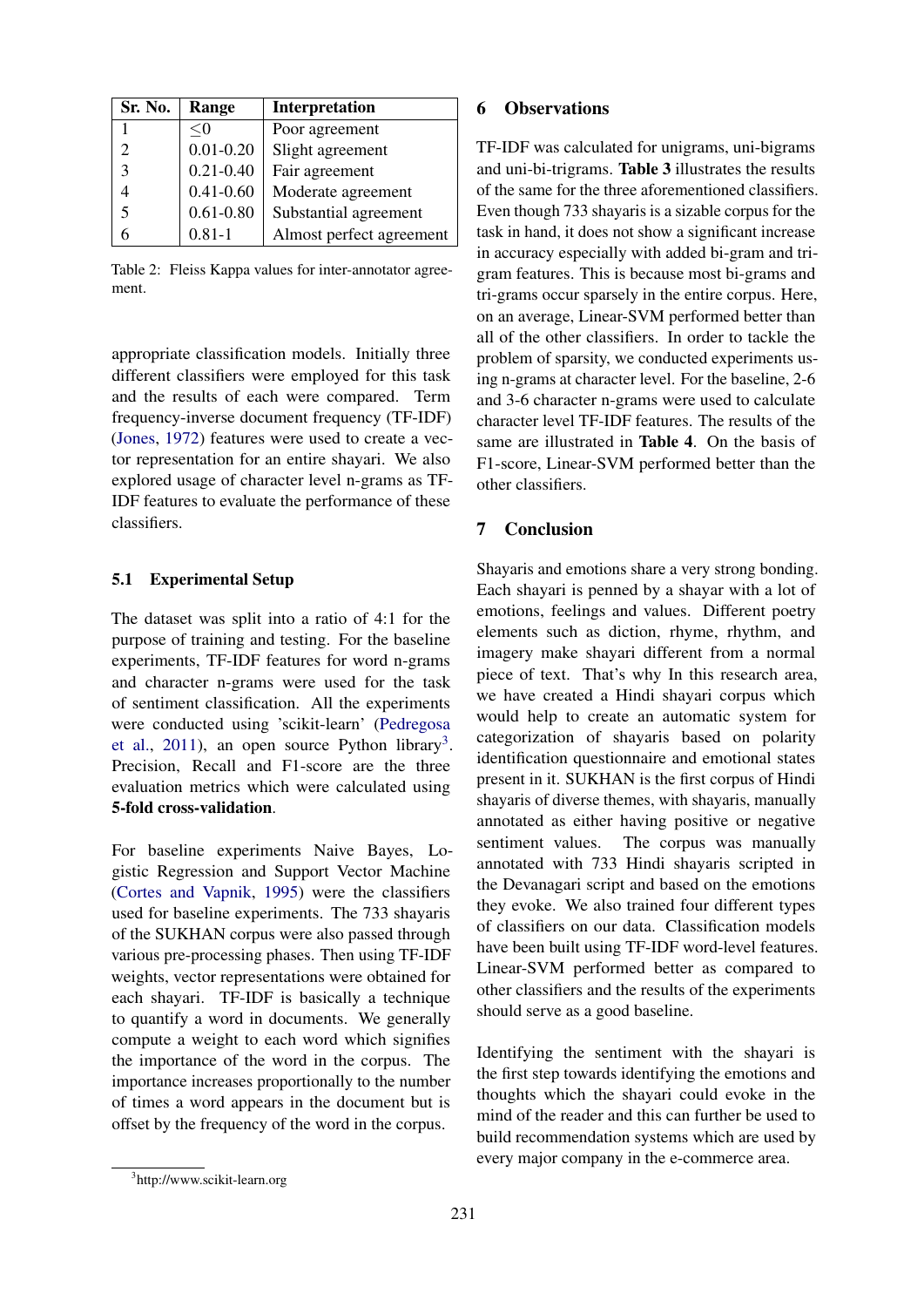| <b>Model</b>        | <b>Features</b> | <b>Class</b> | <b>Precision</b> | <b>Recall</b> | <b>F1-Score</b> |
|---------------------|-----------------|--------------|------------------|---------------|-----------------|
|                     | uni             | Positive     | 0.852            | 0.904         | 0.876           |
|                     |                 | Negative     | 0.907            | 0.857         | 0.880           |
| Linear-SVM          | uni-bi          | Positive     | 0.882            | 0.859         | 0.870           |
|                     |                 | Negative     | 0.872            | 0.896         | 0.884           |
|                     | uni-bi-tri      | Positive     | 0.888            | 0.837         | 0.861           |
|                     |                 | Negative     | 0.856            | 0.904         | 0.878           |
|                     | uni             | Positive     | 0.881            | 0.850         | 0.864           |
|                     |                 | Negative     | 0.866            | 0.896         | 0.880           |
| Naive-Bayes         | uni-bi          | Positive     | 0.869            | 0.871         | 0.870           |
|                     |                 | Negative     | 0.882            | 0.880         | 0.881           |
|                     | uni-bi-tri      | Positive     | 0.874            | 0.872         | 0.872           |
|                     |                 | Negative     | 0.883            | 0.885         | 0.884           |
|                     | uni             | Positive     | 0.891            | 0.819         | 0.853           |
|                     |                 | Negative     | 0.845            | 0.909         | 0.875           |
| Logistic regression | uni-bi          | Positive     | 0.895            | 0.810         | 0.850           |
|                     |                 | Negative     | 0.839            | 0.914         | 0.875           |
|                     | uni-bi-tri      | Positive     | 0.898            | 0.803         | 0.847           |
|                     |                 | Negative     | 0.834            | 0.917         | 0.872           |

Table 3: Sentiment Analysis with Word-Level TF-IDF Features

| <b>Model</b>        | <b>Features</b> | <b>Class</b> | <b>Precision</b> | <b>Recall</b> | <b>F1-Score</b> |
|---------------------|-----------------|--------------|------------------|---------------|-----------------|
|                     | $(2-6)$ gram    | Positive     | 0.873            | 0.864         | 0.868           |
| Linear-SVM          |                 | Negative     | 0.876            | 0.886         | 0.880           |
|                     | $(3-6)$ gram    | Positive     | 0.876            | 0.862         | 0.868           |
|                     |                 | Negative     | 0.873            | 0.888         | 0.880           |
|                     | $(2-6)$ gram    | Positive     | 0.892            | 0.808         | 0.845           |
| Naive-Bayes         |                 | Negative     | 0.836            | 0.901         | 0.869           |
|                     | $(3-6)$ gram    | Positive     | 0.877            | 0.819         | 0.844           |
|                     |                 | Negative     | 0.841            | 0.893         | 0.865           |
|                     | $(2-6)$ gram    | Positive     | 0.882            | 0.831         | 0.855           |
| Logistic Regression |                 | Negative     | 0.851            | 0.898         | 0.873           |
|                     | $(3-6)$ gram    | Positive     | 0.880            | 0.832         | 0.853           |
|                     |                 | Negative     | 0.852            | 0.896         | 0.872           |

Table 4: Sentiment analysis with Character-Level TF-IDF Features